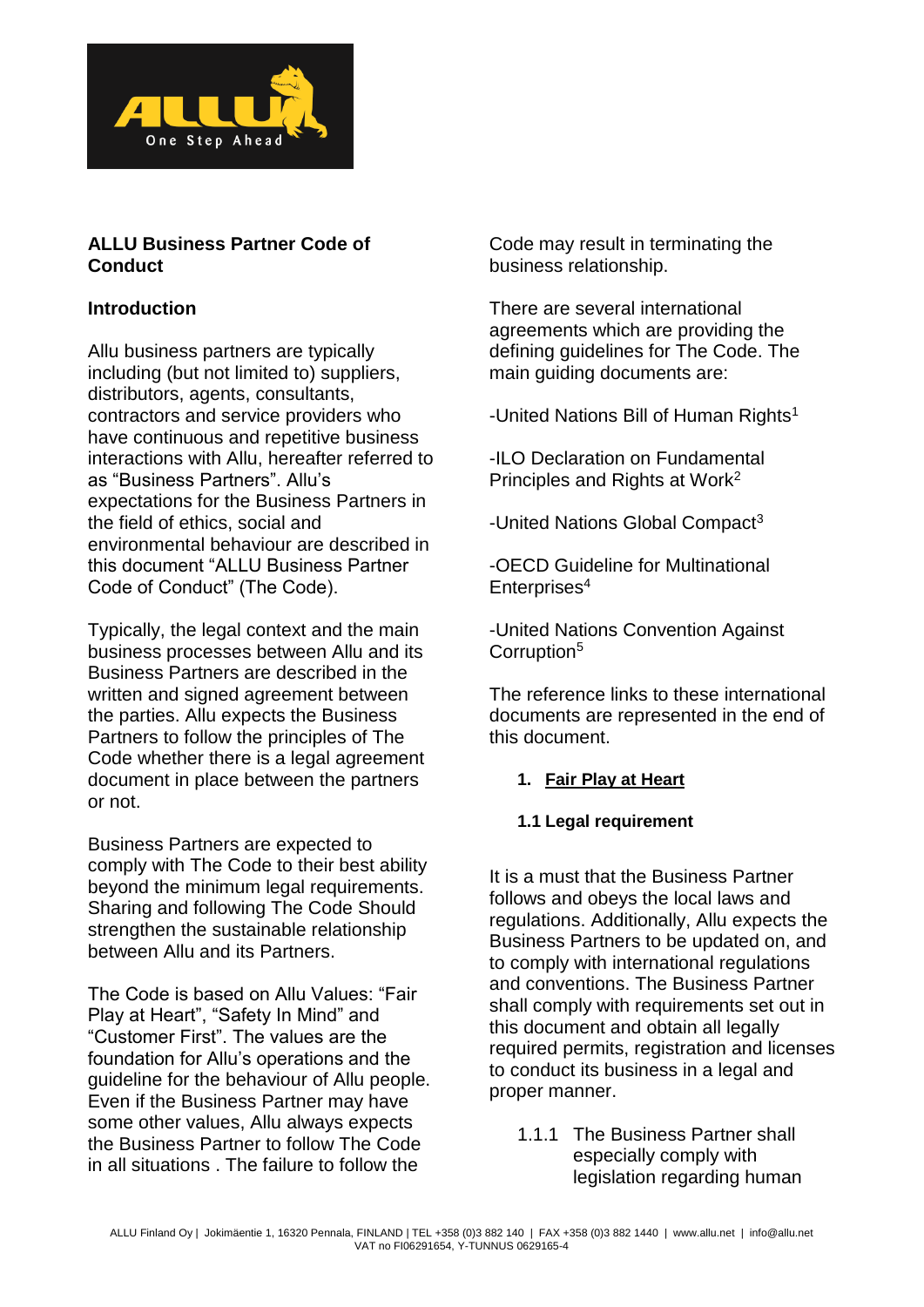

rights, labour rights, working conditions, environment, tax, anti-corruption, health and safety.

- 1.1.2 In cases where the international standards and regulations provide stronger protection than the local law in the context of The Code, it is recommended to honour the more stringent legislation.
- 1.1.3 The Business Partner must be able to demonstrate the compliance with the local legal requirements at Allu's request.

### **1.2 Anti-Corruption and Competition Law**

Allu has zero tolerance for corruption and bribery and expects Business Partners to take an active stand against corruption. E.g. fraud, unlawful kickbacks, embezzlement, extortion, cronyism and conflict of interests are forms of

corruption. Allu is committed to respect competition laws which prohibit unfair business practices.

## 1.2.1 Anti- Corruption

Business Partner shall: Comply with local legislation and international anti-corruption conventions and shall not engage in, or cause Allu to engage in any form of corrupt practices.

Establish processes to prevent corruption by having a written policy against it and providing appropriate training to its staff.

Not make any illegal contribution, directly or indirectly to any third parties or public officials.

Be aware that no Allu employee may offer or provide any undue advantage to the Business Partner in exchange for personal gain or benefit of any kind.

Be aware that Allu will not accept any benefit intended for Allu employee to facilitate the Business Partner's business with Allu.

Avoid all potential conflict of interests while being engaged with Allu.

1.2.2 Competition Law

Business Partner shall:

Respect and comply with applicable competition laws and regulations.

Establish processes to prevent competition law infringements including but not limited to price fixing, bid rigging, market and confidential information sharing.

Provide appropriate competition law compliance training to its personnel.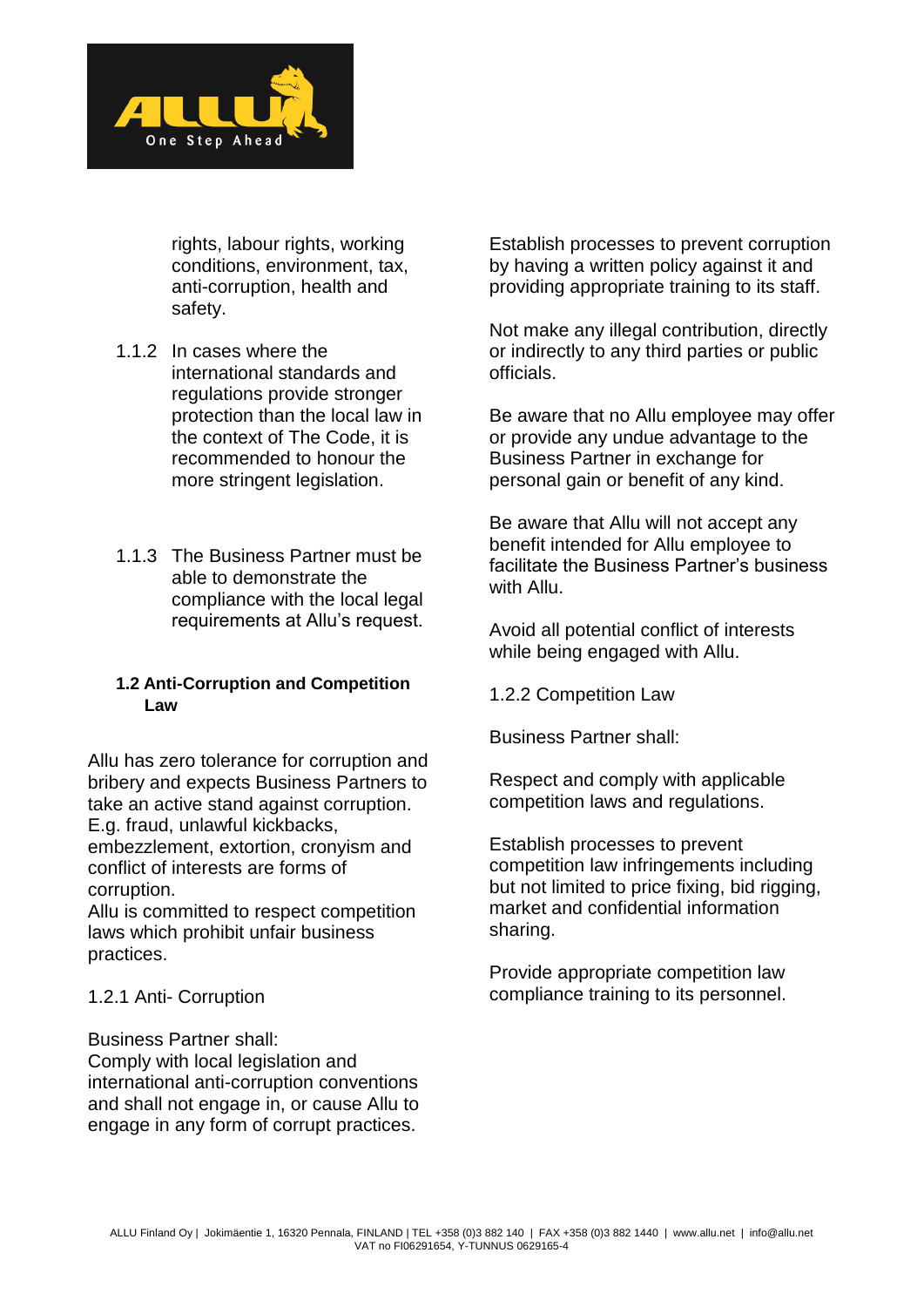

### **1.3 Labour and Human Rights**

It is a must that Allu Business Partner treats its employees fairly and with respect. Business Partner shall commit not to violate person's human rights directly or indirectly in any way.

1.3.1 Child labour:

Business Partner shall:

Not use or support the use of child labour or exploitation.

Make sure that all new employees have completed compulsory school before the employment.

Not employ employees younger than the minimum permitted age by the local law.

Establish a documentation system which checks and maintains the proof of age verification when employing new employees.

Protect all young workers (below 18 years of age) from performing work that may be harmful physically, mentally or socially. Young workers should not work the night shifts.

Comply with all the related laws and regulations when employing people under apprentice programs.

Develop written procedure for remedy and informing the authorities in case children are found to be working at Business Partner's site or with Business Partner related business contacts.

1.3.2 Enforced Labour

Business Partner shall:

Not use or engage in the use of forced, compulsory or illegal labour including but not limited to trafficking, prison labour or bonded labour.

Not require employees to surrender at any time their original personal certificates or identification documents issued by the authorities, as a condition for employment.

Make sure that the overtime work is performed only within the limits of local laws and regulations and make sure that the employees are fairly compensated for their overtime work.

Allow employees to leave their workplace and accommodation freely during their leisure hours.

Not use unfair disciplinary actions in the form of financial penalties such as unfair or illegal deductions from wages or discontinuing agreed upon benefits.

Not use any deposits, fees loans or repayment agreements to prevent employees from discontinue the employment by giving legally binding, reasonable notice.

Repayment agreements if used should be transparent, reasonable and limited in time.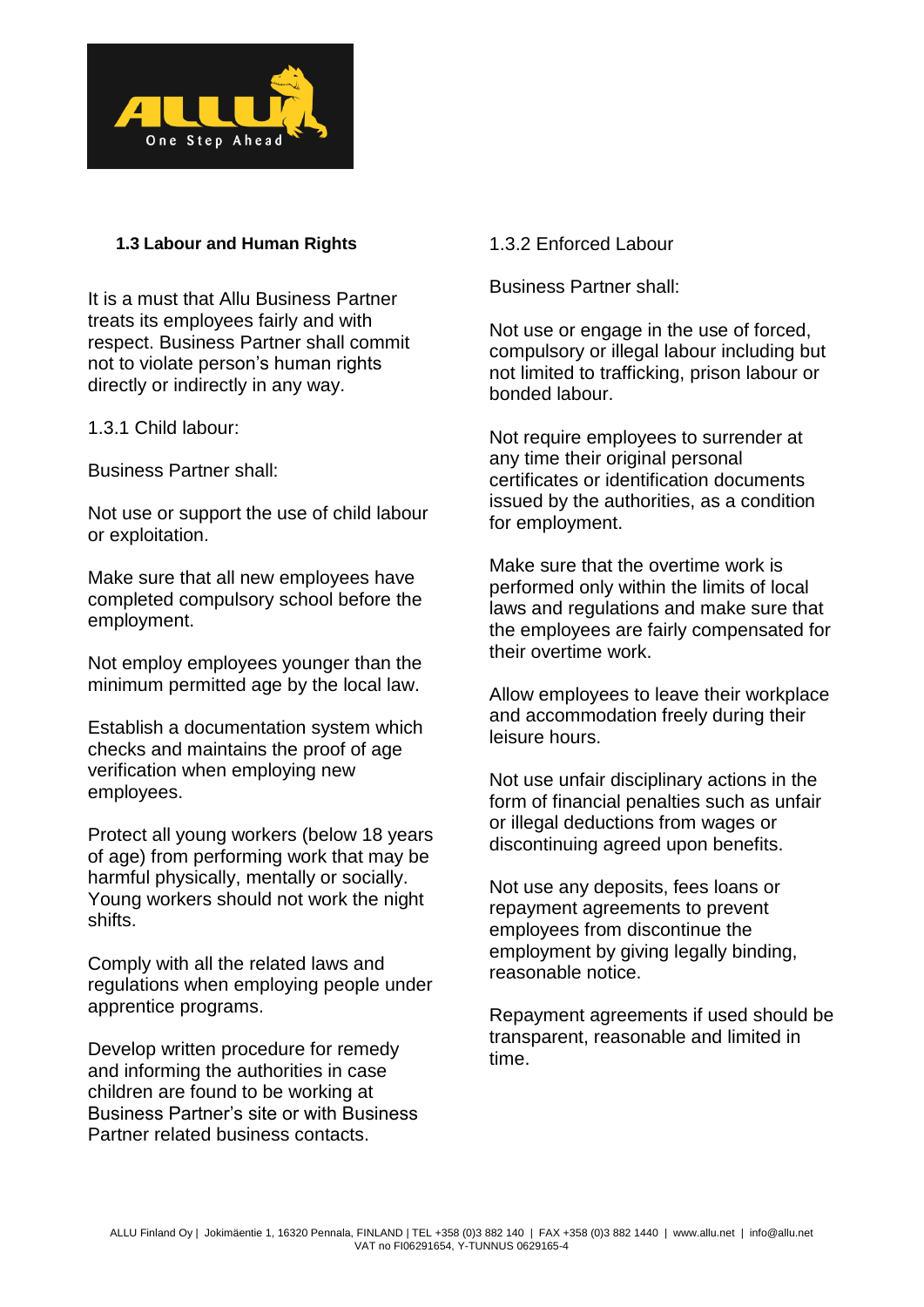

### 1.3.3 Discrimination

Business Partner shall:

Not to have any kind of discrimination in hiring and employment policies and practices.

This includes but is not limited discrimination concerning promotion, benefits, contract termination, layoff, access to training on the grounds of e.g. age, ethnicity, national or social origin, religion, gender, sexual orientation, marital or paternal status, pregnancy, disability, political affiliation, legal union and/or association membership, serious illness or any other condition that could be considered as discrimination protected by local legislation and ILO Conventions.

1.3.4 Harassment or Inhumane **Treatment** 

Business Partner shall:

Not tolerate any physical or mental harassment or abuse, expressed verbally or through gestures, including harsh or inhumane treatment, coercion, detention or sexual advances. Any threats for such behaviour should be interpreted as actual behaviour as well.

Refrain from using public warnings and punishment procedures.

1.3.5 Working hours

Business Partner shall:

Divide working hours into normal working hours and overtime working hours.

There may be jobs/tasks which require continuously more hours than normal office/workshop hours. The compensation for extended hours should be agreed upon in the written employment agreement.

Make records of all working hours diligently in a comprehensible manner in written form.

Comply with applicable legislation and industry standards concerning working hours.

Make sure that employees shall not work, on a regular basis, more weekly and daily hours than the legislation allows.

Not require employees to work overtime on regular basis, and/or not more than local legislation allows.

Take care that the employees can have sufficient time to rest between the shifts and shall have minimum of one day off per week.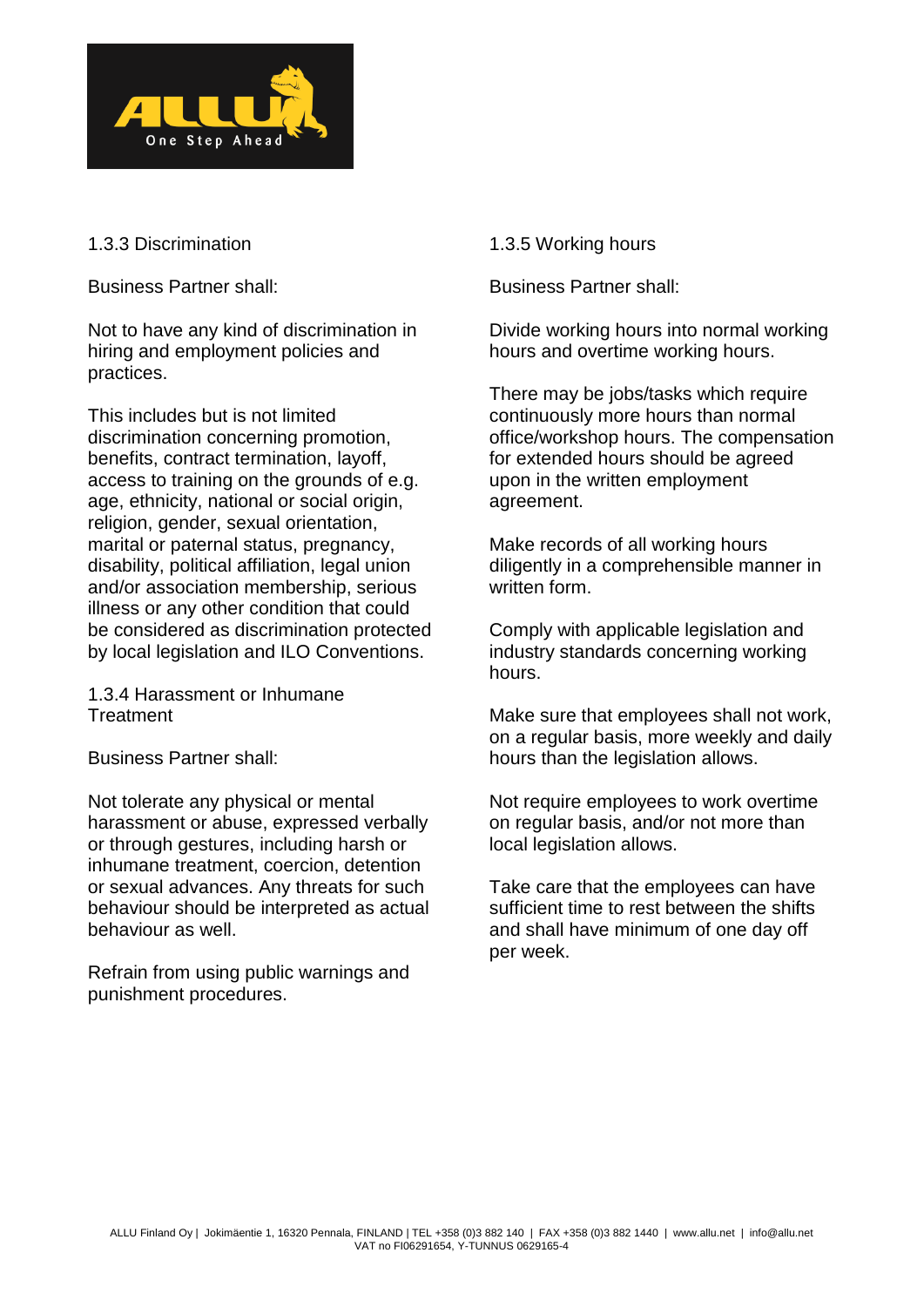

## 1.3.6 Compensation and benefits

Business Partner shall:

Comply, at a minimum with all laws and regulations relating to wages, including minimum wages, overtime pay, piece rates and other elements of compensation, and provide legally mandated benefits, including social insurance.

Ensure that the employees with the same experience, skills and qualifications receive equal pay for equal work and equal opportunities.

Ensure that all employees are paid at least the statutory minimum wage.

Pay wages in full, regularly, directly to the employee, at the agreed time.

Record all wages and payments accurately and provide all employees with a pay slip clearly stating all parts of the salary in an understandable manner, including overtime compensation, hours worked, benefits, lawful deductions, bonuses, extras and other relevant items.

Ensure that all employees have the right to paid statutory vacation and legally stipulated leaves, including compensated sick leave and parental leave without any negative effects on employment.

Inform all employees of their employment terms and conditions, including rights and obligations, in the employee's native language or in a language they understand, for instance with a written and signed labour contract.

1.3.7 Freedom of Association and Collective Bargaining

Business Partner shall:

Recognize and respect the right of employees to freely associate, organize and bargain collectively in accordance with the laws of the country/state of employment.

Allow employees to appoint independent work representatives and communicate openly with management regarding the conditions without the fear of harassment, intimidation, penalty, interference or reprisal.

Respect those employees who choose not to participate in workers' association for their choice and treat them equally with those who participate.

Recognize the importance of open communication and direct engagement between the employees and the management.

1.3.8 Right to report Concerns

Business Partner shall:

Ensure that all employees have the right and possibility to report concerns regarding compliance with the legal requirements or company policy/rules to their employer without fear of reprisal.

Consider using "Grandfather Principle", which allows employee to report concerns to the next management level over the direct line manager with confidentiality.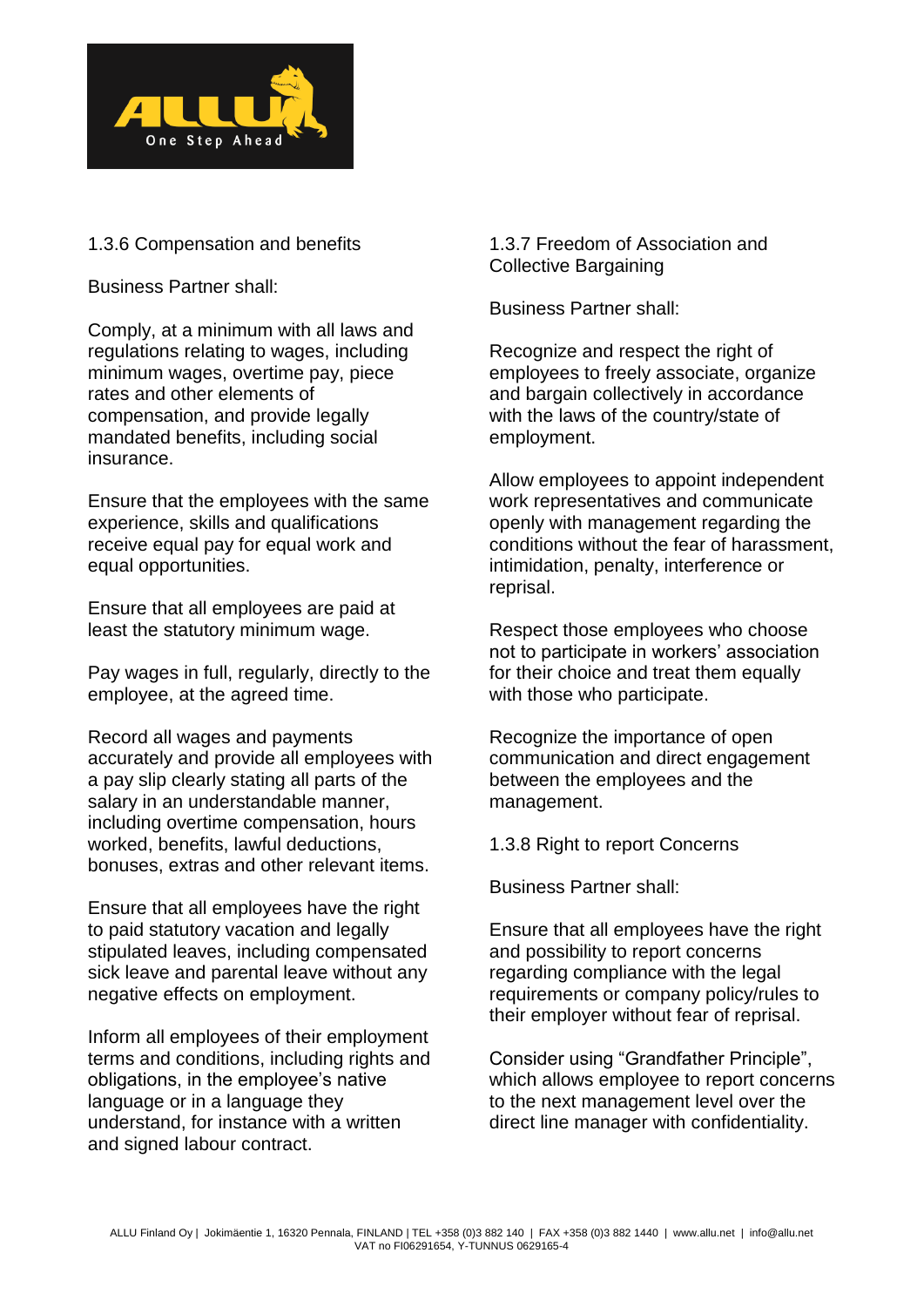

# **1.4. Environment**

Allu is committed to actively protect the environment and contribute to long term sustainable development in its business processes.

Business partners are expected to increase positive environmental impact and limit the negative impact of the business transactions. Environmental planning according the recommendations of environmental standards e.g. ISO 14000 is recommended.

1.4.1 Environmental Risk Management

Business Partner shall:

Establish, implement a risk-based program to reduce and minimize any negative environmental impact from the activities concerning products and services.

1.4.2 Program on Environmental **Responsibility** 

Business Partner shall:

Actively work with, and provide information and documentation pertaining to the following areas:

-Chemical and hazardous material management

-Waste management

-Emissions to air, water and soil

-Energy management

-Water consumption

-Transportation and travel

There may be other enforceable Business Partner specific rules and responsibilities depending on the territory and local legislation.

1.4.3 Precautions and Environmentally Friendly Technologies

Business Partner shall:

Take precautionary measures when there is a consideration that an action could harm the environment or human health and strive to develop and utilize environmentally friendly technologies in its products, services, designs and selected materials.

1.4.4 Polluter Pays

Business Partner shall:

Pay the social and economic costs that arise from the Business Partner entity or personnel that causes damage to the environment. it must be noted that the obligation to pay does not give right to pollute.

## **2. Safety in Mind**

Safety is a fundamental value at Allu. Therefore, health and safety must be considered always when planning and conducting the business processes.

Business Partner is obliged to provide a safe and healthy working environment and take all practical steps to prevent incidents, injuries and exposure to anything which may cause sickness.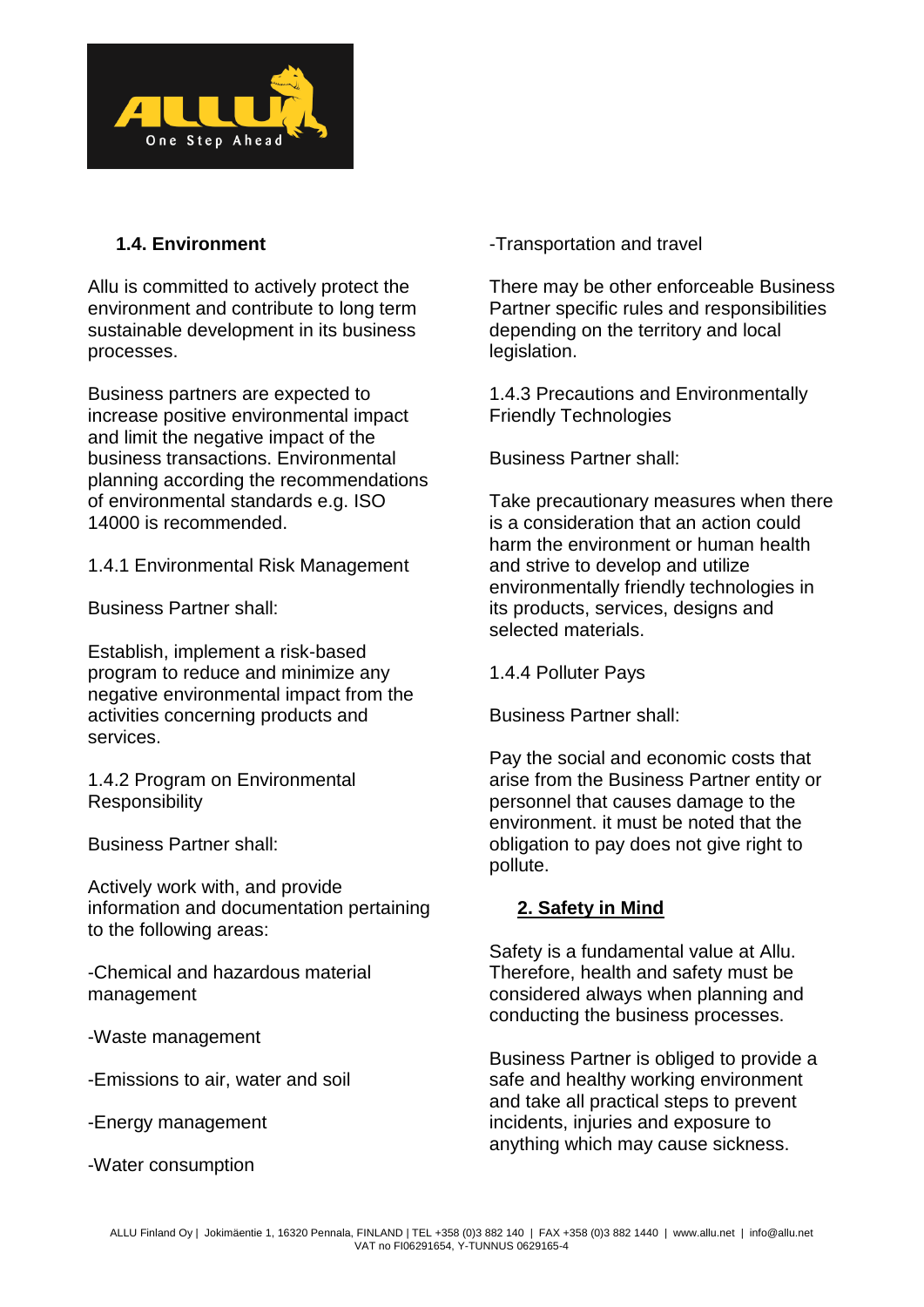

Business Partner must have an adequate health and safety program including e.g. health and safety policy, health and safety training which is practical and understandable.

Business Partner shall organize practical, understandable health and safety training to prevent risks and act quickly when risks are realized.

2.1.1 Health and safety

Business Partner shall:

Identify and assess health and safety risks, and minimize their impact, by implementing emergency plans risk remedy procedures.

Ensure that all employees are properly protected from exposure to potential health and safety hazards.

Ensure that hazard identification, risk assessment and determination of necessary control measures are in place.

Make sure that relevant and functioning personal protective equipment is provided, free of charge to all employees.

Implement procedures and systems to manage, to track and report occupational injury and illness.

Ensure that practical first aid kits are easily accessible, and that the employee(s) who have training to use the kit are available in every shift.

Ensure that employees do not work under the influence of drugs and/or alcohol.

2.1.2 Workplace Conditions

Business Partner shall:

Ensure that the work premises are clean, well lit, adequately ventilated and kept at acceptable temperatures and noise levels.

Provide free access to clean drinking water, hygienic toilets and clean separate areas to eat meals.

2.1.3 Fire Safety

Business Partner shall:

Make sure that all work premises are regularly checked to maintain fire safety on everyday basis.

Ensure that functioning fire alarms, fit for purpose firefighting equipment are maintained properly and regularly.

Ensure that fire exits are clearly marked and free from obstacles.

Carry out fire and evacuation rehearsals on random basis but frequently enough to maintain ability to evacuate effectively in case of a hazard.

2.1.4 Vehicles and Storage Equipment

Business Partner shall:

Make sure that the vehicles and the storage equipment the Partner may address the employees to use are checked for safety before letting employees to use them.

Diligently take care of the mandatory legal and practical safety and condition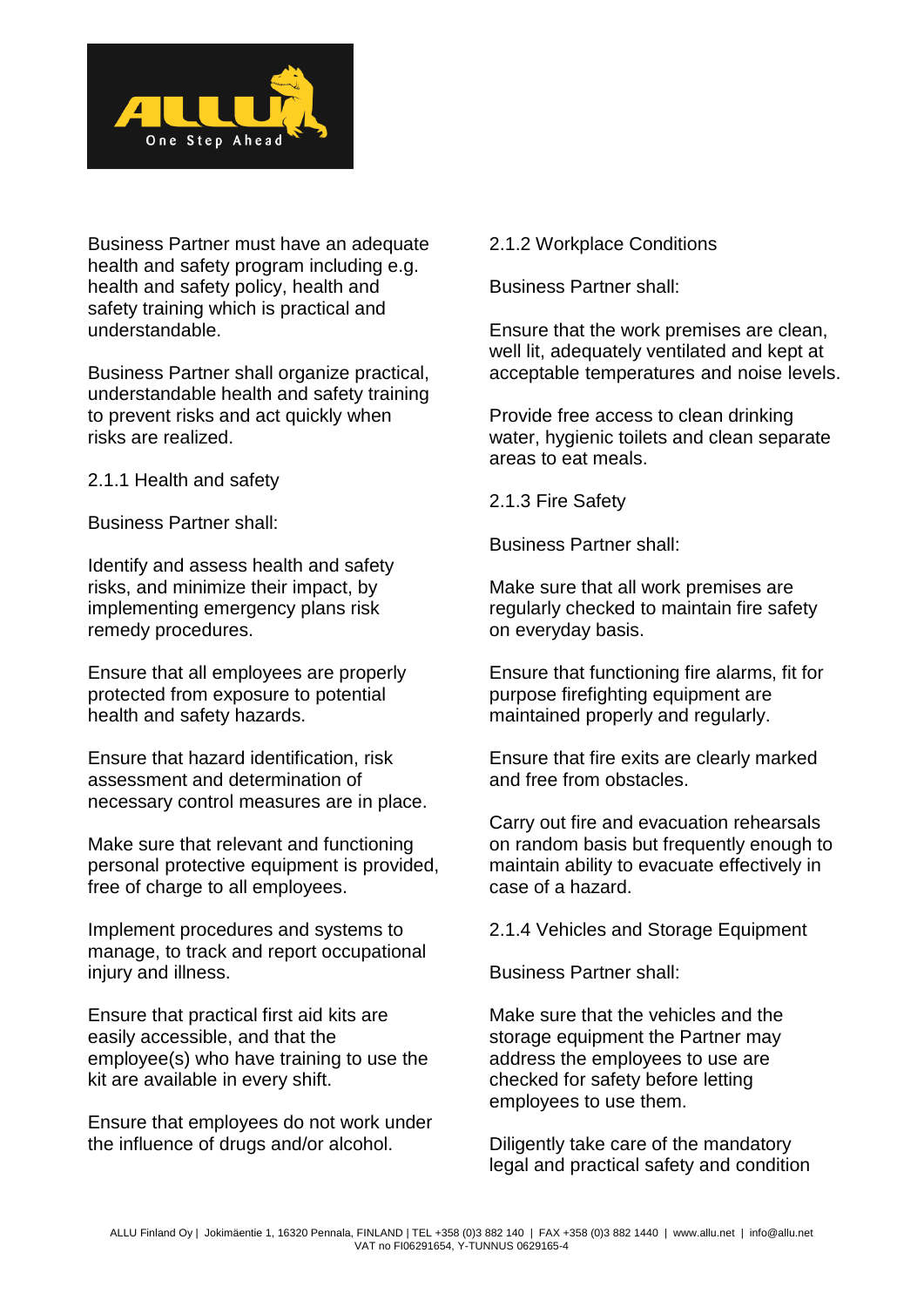

check-ups of the vehicles and storage equipment.

Inspect that the employees who may use Business Partner's vehicles and equipment have the licenses and proper training for the unit to be used.

2.1.5 Residential Facilities

Business Partner shall:

In case that the accommodation is provided, make sure that every employee shall have a right to her/his own bed.

Provide separate sleeping areas, toilets and showers for different genders.

Make sure that all fire safety regulations mentioned in the paragraph 2.1.3 are met for accommodation and canteen facilities.

### **3. Customer First**

Placing customer first is an essential value for Allu to maintain long term sustainable relationships with customers. This is relevant also for Allu Business Partners regardless of their position in the Allu supply and/or support chain.

### 3.1.1 Ensuring Quality

Business Partner shall:

Make sure that everything delivered under Allu brand meets the quality standards set by Allu. It is preferred that the Business Partner conducts its processes by using ISO or comparable quality standards. In case there are shortcomings in the quality delivered to the customer, the Business Partner will

inform Allu immediately to find together a remedy which is acceptable to the customer.

3.1.2 Providing Feedback

Business Partner shall:

Provide feedback on customer experience to Allu. This feedback should include among other things; buying preferences and changes thereto, customer's experience in using Allu products, customers' wishes on improvements in Allu products and services.

3.1.3 Living Up to Promise

Business Partner shall:

Give the customer honest and straightforward information on Allu products and their safe use in different applications. Information and instructions should be always given in a way that Allu and the Business Partner can live up to promise given to the customer.

3.1.4 Returning customer

Business Partner shall:

Service the customer always with a good servant behaviour in a prompt and friendly manner. Good service makes it easy and comfortable for the customer to return to buy and use Allu products and services. Taking care of customers' success is essential for Allu and its Business Partners' long-term success